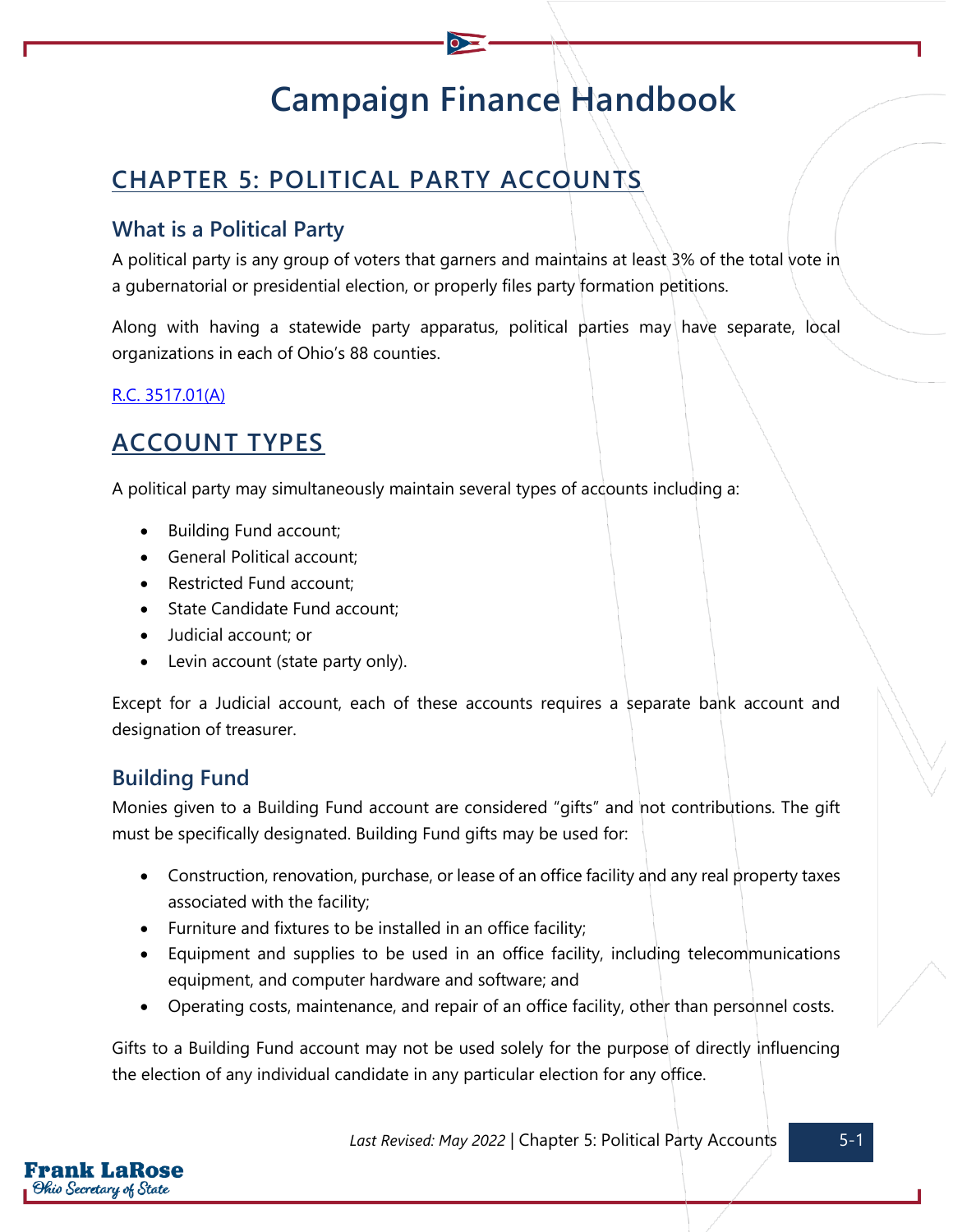Any individual, partnership, unincorporated business organization or association, political action committee (PAC), political contributing entity (PCE), labor organization, or corporation (other than a public utility) may make one or more gifts to a Building Fund account. A gift shall not exceed the gift limit specified in R.C. 3517.101, as statutory adjusted for inflation in January of each oddnumbered year. Monies received into a building fund must be kept in a separate bank account because gifts may be accepted directly from corporations doing business in Ohio.

 $\overline{\bullet}$ 

#### *[R.C. 3517.101,](https://codes.ohio.gov/ohio-revised-code/section-3517.101) [3517.01\(C\)\(5\),](https://codes.ohio.gov/ohio-revised-code/section-3517.01) [3517.104;](https://codes.ohio.gov/ohio-revised-code/section-3517.104) [OEC Adv. 2000ELC-04](https://elc.ohio.gov/wps/portal/gov/elc/opinions-decisions/advisory-opinions/by-year/2000-04)*

## **General Political Account**

The general political account is the fund used by a state or county political party to support candidates not subject to the state contribution limits, such as candidates for mayor, city council, or county commissioner. This account is also known as the local political account or the non-state candidate fund. A county political party in a county with a population less than 150,000 may support certain non-local candidates from the general political account, but at a reduced dollar limit. See the Secretary of State's [contribution limit chart](https://www.ohiosos.gov/campaign-finance/contribution-limits/) for the updated contribution limit specified in R.C. 3517.102, as statutorily adjusted for inflation in January of each odd-numbered year. See the State Candidate Fund section below for more detail.

## **Restricted Fund**

Monies given to a Restricted Fund account are considered "gifts" and not contributions. Political parties may deposit other funds into this account, including gifts from corporations or labor organizations, as long as those gifts do not exceed \$10,000 per calendar year.

#### *[R.C. 3517.1012,](https://codes.ohio.gov/ohio-revised-code/section-3517.1012) [3517.13\(X\)](https://codes.ohio.gov/ohio-revised-code/section-3517.13)*

Restricted Fund money may be used for the following:

- Operating and maintenance costs associated with political party headquarters, including rental or leasing costs, staff salaries, office equipment and supplies, postage, and the purchase, lease, or maintenance of computer hardware and software;
- The organization of voter registration programs and get-out-the-vote campaigns,
- Direct mail campaigns and other communications with the registered voters of a party that are unrelated to any particular candidate or election; and
- The preparation of reports required by law.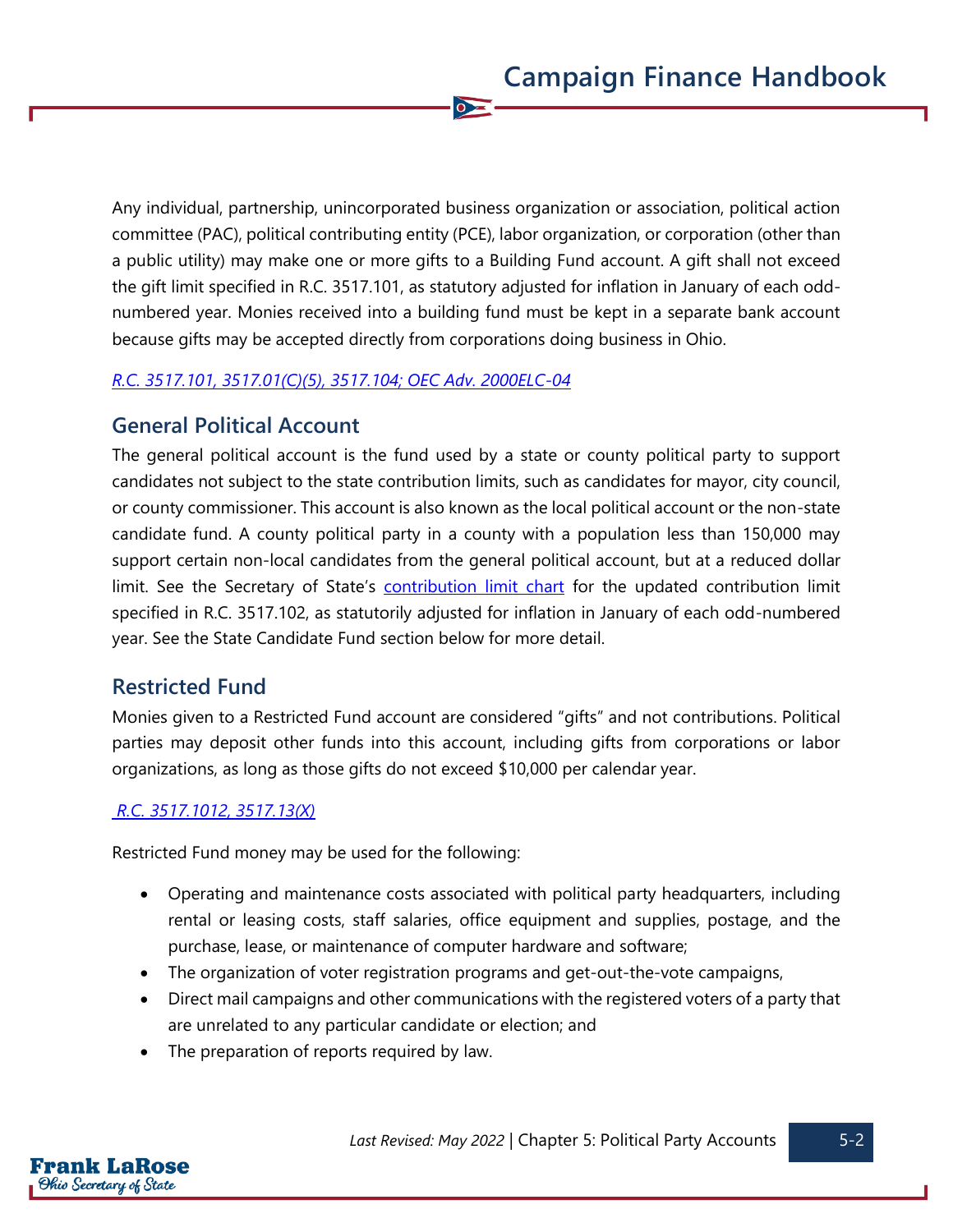Money in the Restricted Fund may not be used for any of the following:

• To further the election or defeat of any particular candidate or to influence directly the outcome of any candidate or issue election;

 $\bullet$ 

- To pay party debts incurred as a result of any election; or
- To make a payment well above the market value of the item or service that is received for the payment.

#### *[R.C. 3517.1012](https://codes.ohio.gov/ohio-revised-code/section-3517.1012)*

A county or state party must report its restricted fund activity at the Semiannual and Annual reporting deadlines. A county or state political party restricted fund report must be filed by electronic means with the Secretary of State if the fund has accepted any gifts from a corporation or labor organization. The Secretary of State or the county board of elections examines the Restricted Fund deposit and disbursement statements for compliance.

### [R.C. 3517.1012](https://codes.ohio.gov/ohio-revised-code/section-3517.1012)

## **State Candidate Fund**

A State Candidate Fund is used to support statewide and General Assembly candidates. A state political party must use this fund to support its statewide or General Assembly candidates. A county political party in a county that has a population of 150,000 or more *must* establish a separate State Candidate Fund to support statewide or General Assembly candidates. A county political party affiliated with a county having a population of less than 150,000 *may* establish a State Candidate Fund, but is not required to do so.

The following counties have population counts larger than 150,000 as of October 2021:

- 
- 
- 
- 
- 
- 
- 
- Delaware Fairfield Franklin
- Greene Hamilton Lake
- Licking Lorain Lucas
	-
	-
	- Trumbull Warren
- Butler Clermont Cuyahoga
	-
	-
	-
- Mahoning Medina Montgomery
- Portage Stark Summit

If a county political party affiliated with a county having a population of less than 150,000 does not establish a State Candidate Fund, it may still support statewide or General Assembly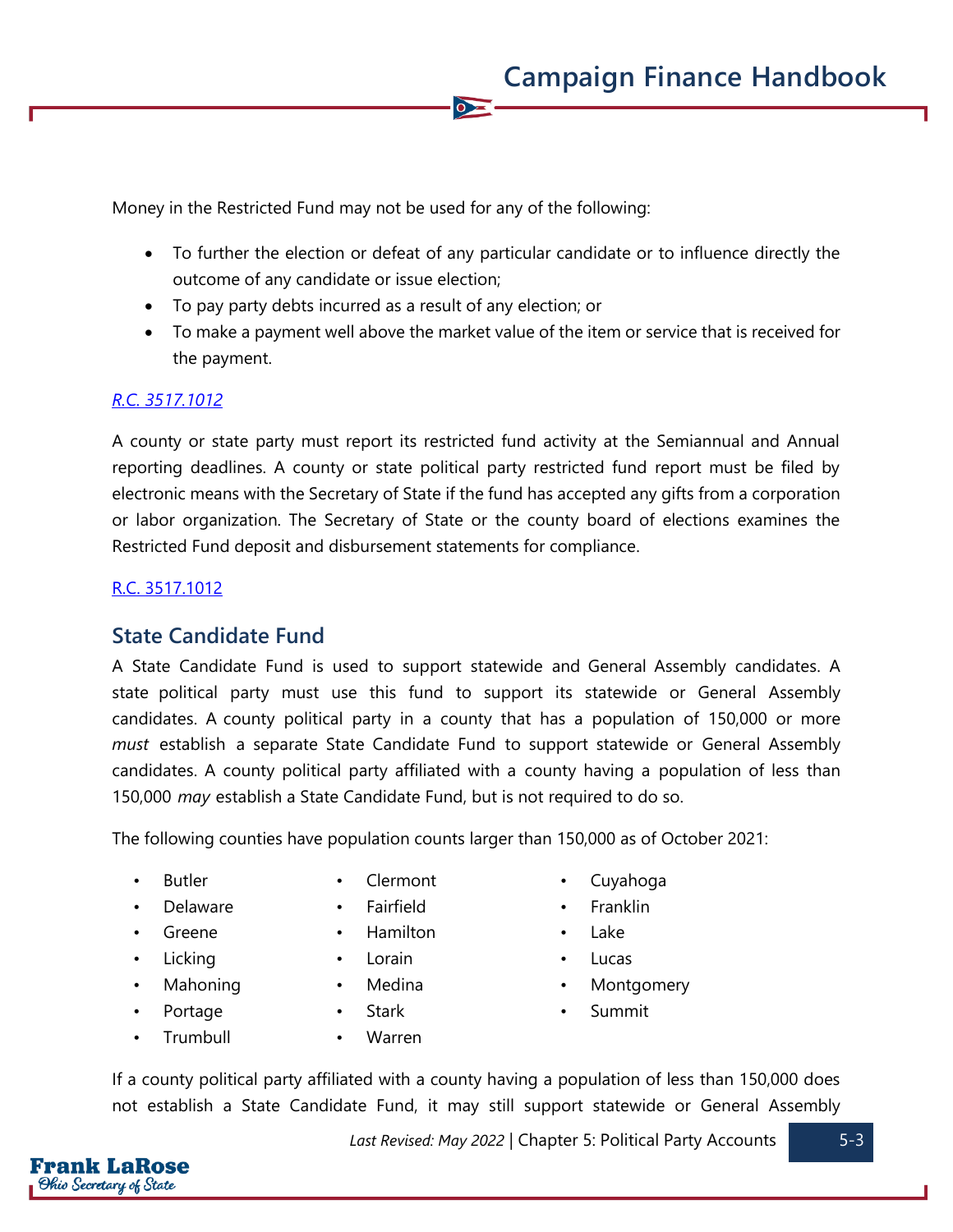candidates, but may do so at a reduced monetary amount, per election period. See the Secretary of State's [contribution limit chart](https://www.ohiosos.gov/globalassets/candidates/limitchart2021.pdf) for the current contribution limitation.

 $\overline{\bullet}$ 

A county political party's State Candidate Fund may not accept contributions from any of these sources:

- A political action committee (PAC);
- A political contributing entity (PCE);
- Any individual whose designated Ohio residence is outside the county;
- A campaign committee of a candidate whose name will not appear on the ballot in that county or does not represent all or part of the county as an elected public office holder;
- Another county political party State Candidate Fund; or
- Any county or state political party non-State Candidate Fund, such as a General Political account or Restricted Fund.

### *[R.C. 3517.102\(C\)\(4\)\(a\)\(i\)](https://codes.ohio.gov/ohio-revised-code/section-3517.102)*

All contributions made by all county political party State Candidate Funds are aggregated together for determining a statewide or General Assembly candidate's contributions limits.

#### *[R.C. 3517.102\(A\),](https://codes.ohio.gov/ohio-revised-code/section-3517.102) (B); [OAC 111:2-1-09](https://codes.ohio.gov/ohio-administrative-code/rule-111:2-1-09)*

## **Judicial Account**

Although it is not addressed in Title 35 of the Revised Code, a political party may create a judicial account to make one or more contributions to the campaign committee of a candidate for judicial office. The Ohio Supreme Court has adopted a Code of Judicial Conduct that governs candidates for judicial office. Under [Rule 4.4 of the Code,](https://www.supremecourt.ohio.gov/LegalResources/Rules/conduct/judcond0309.pdf#page=70) the campaign committee of a judicial candidate is prohibited from receiving a contribution from a political party, unless the contribution is made from a separate fund established by the political party solely to receive donations for judicial candidates.

For more information on judicial candidate regulations, including access to read or download the Code of Judicial Conduct, please visit the [Ohio Supreme Court's website](https://www.bpc.ohio.gov/judicial-candidates).

## **Levin Account**

A Levin Account is a fund that only a state political party may establish. Monies given to a Levin Account are considered "gifts" and not contributions. A Levin Account fund may be used for voter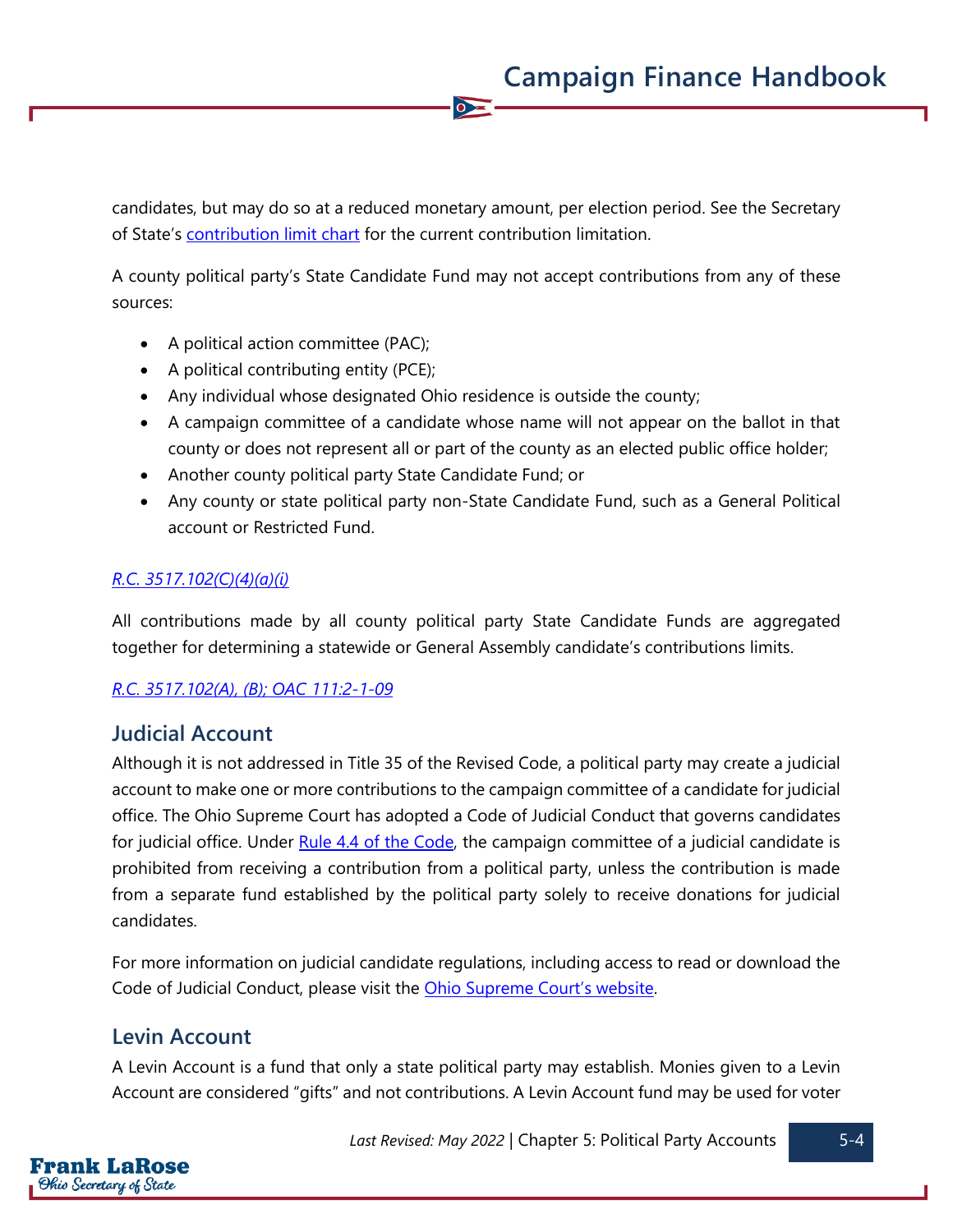registration, voter identification, get-out-the-vote or generic campaign activities that would not otherwise be considered a contribution or expenditure. A Levin Account fund may not be used to influence the election of any individual candidate. Any person, including corporations, may make a gift to a Levin Account. Corporation or labor organization gifts to a Levin Account may not exceed \$10,000 per calendar year and can only be made in years in which a candidate for federal office will appear on the ballot.

 $\overline{\bullet}$ 

Levin Account activity is reported at the Semiannual and Annual reporting deadlines. These reports must be filed by electronic means with the Secretary of State.

## *[R.C. 3517.1013](https://codes.ohio.gov/ohio-revised-code/section-3517.1013)*

## **REPORTING**

Disclosure of campaign finance activity is a crucial element in monitoring compliance with and effectiveness of Ohio's campaign finance laws and regulations. When a report is filed, it must be a full, true, and itemized accounting of contributions and expenditures for the reporting period.

## **Where to File Reports**

Statewide political parties file their reports with the Secretary of State. County political parties file campaign finance reports for their General Political account, Restricted Fund accounts that do not receive corporate or labor organization gifts, Building Fund accounts, and Judicial Account, if applicable, with their county board of elections.

County political parties must electronically file campaign finance reports for their Restricted Fund accounts that have received deposits from a corporation or labor organization and State Candidate Fund with the Secretary of State.

#### *[R.C. 3517.11\(A\),](https://codes.ohio.gov/ohio-revised-code/section-3517.11) [3517.106\(E\)\(3\),](https://codes.ohio.gov/ohio-revised-code/section-3517.106) [3517.1012\(B\)](https://codes.ohio.gov/ohio-revised-code/section-3517.1012)*

## **When to File Reports**

Reports are due based on the nature and timing of the activity in which the party engages. A political party must file pre- or post-election reports only when the party has activity supporting or opposing candidates or ballot issues appearing on the ballot. Filing deadlines refer to the date that the report is received by the county boards of elections or the Secretary of State, not the postmark date.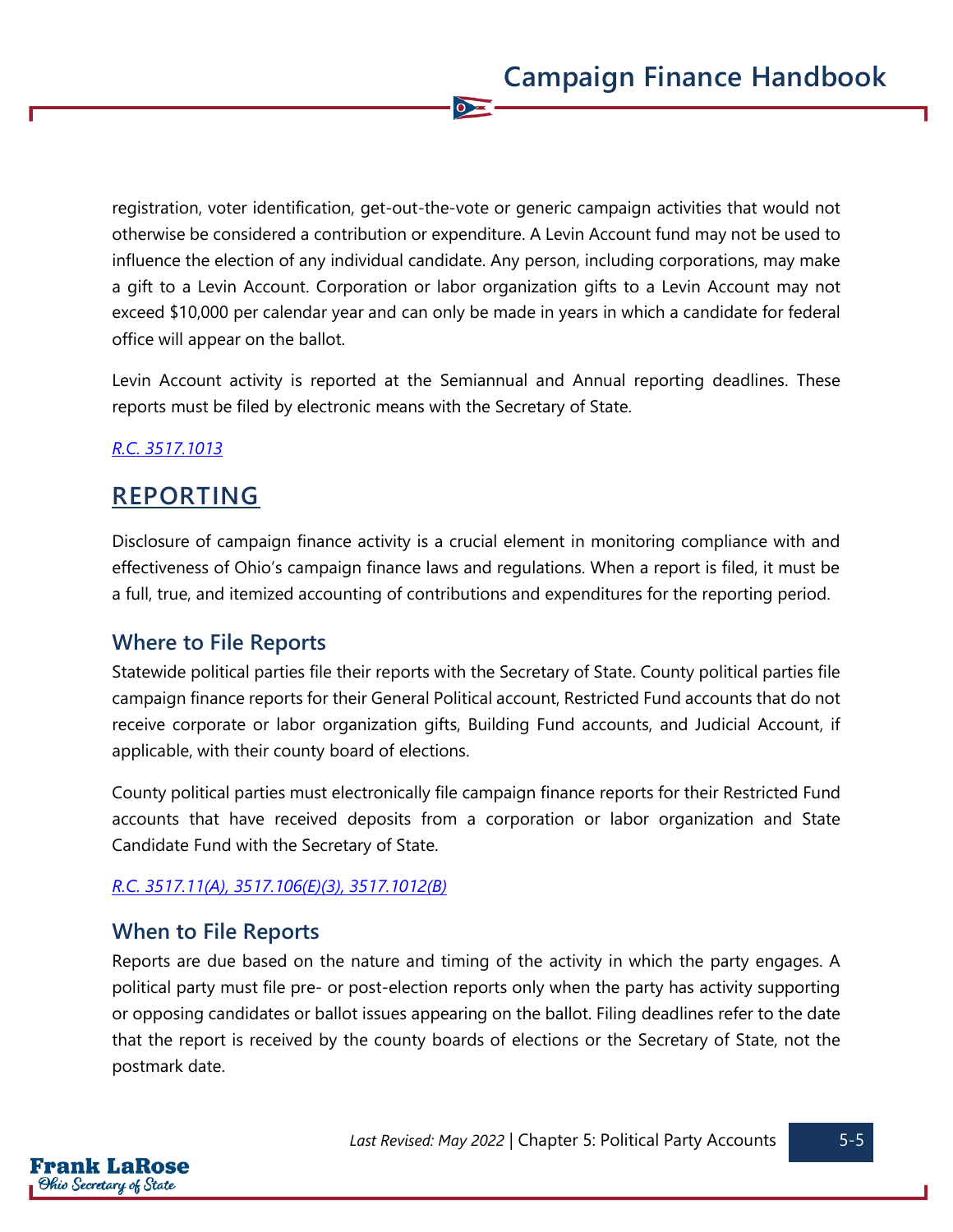#### **Reporting Deadlines:**

A committee must file a **pre-election report** by 4 p.m. on the 12<sup>th</sup> day before an election (primary, general, or special) if the party spent or received \$1,000 or more between the time the last report was filed and the 20<sup>th</sup> day before the election, if the party supported any candidate or issue that appeared on the ballot at that election. The \$1,000 threshold includes monetary and in-kind contributions, along with the value of any new loans received during the reporting period.

 $\overline{\bullet}$ 

#### [R.C. 3517.10\(A\)\(1\)](https://codes.ohio.gov/ohio-revised-code/section-3517.10)

A political party must file a **post-election report** by 4 p.m. on the 38th day after the election (primary, general, or special) if the party had activity to influence that election between the time the last report was filed and the  $31<sup>st</sup>$  day after the election.

#### *[R.C. 3517.10\(A\)\(2\)](https://codes.ohio.gov/ohio-revised-code/section-3517.10)*

A political party must file a **semiannual report** by 4 p.m. on the last business day of July showing all activity since the last report through June 30 and should reflect only the activity that has occurred since the previous report was filed. A semiannual report is not due in any year the political party is required to file a post-primary report.

#### *[R.C. 3517.10\(A\)\(4\)](https://codes.ohio.gov/ohio-revised-code/section-3517.10)*

A political party must file an **annual report** by 4 p.m. on the last business day of January showing all activity since the last report through December 31 and should reflect only the activity that has occurred since the previous report was filed. An annual report is not due in any year the political party is required to file a post-general report.

#### *[R.C. 3517.10\(A\)\(3\)](https://codes.ohio.gov/ohio-revised-code/section-3517.10)*

The Restricted Fund, Levin Accounts, and Building Fund reports are filed only as Semiannual and Annual reports.

#### *[R.C. 3517.10\(A\),](https://codes.ohio.gov/ohio-revised-code/section-3517.10) [3517.101,](https://codes.ohio.gov/ohio-revised-code/section-3517.101) [3517.102,](https://codes.ohio.gov/ohio-revised-code/section-3517.102) [3517.103](https://codes.ohio.gov/ohio-revised-code/section-3517.103)*

#### **Corrections and Amendments**

The political party must file an amended report when a correction is necessary, additional information is obtained by the political party, or when ordered by the political party's auditing authority. Amendments filed on paper consist of only corrections to previously submitted information or additional information. The amendment should include either a report cover page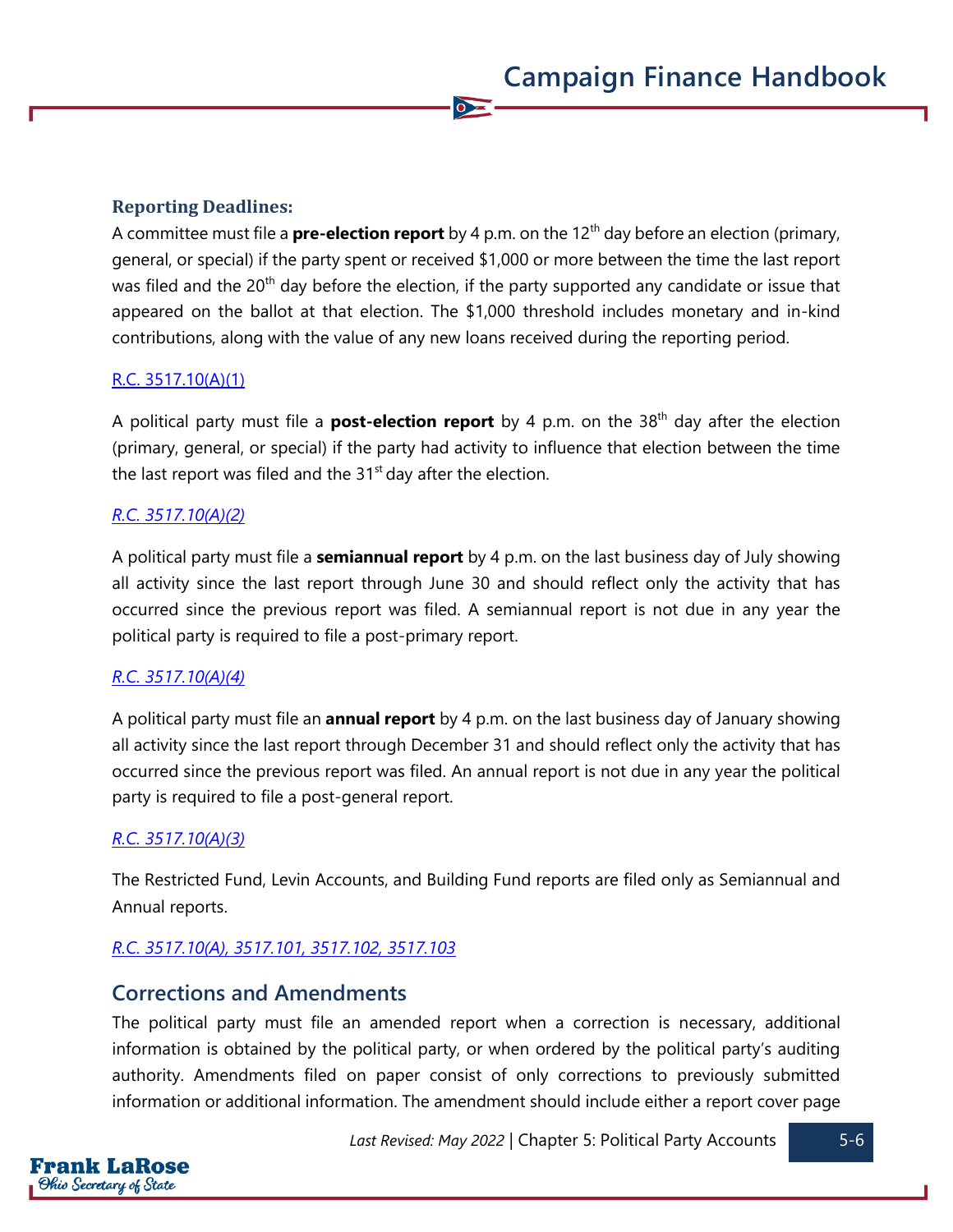or a cover letter specifying the name of the committee that is filing and what report is being amended. Amendments filed electronically consist of all report data – what was originally filed and new or modified records.

 $\overline{\bullet}$ 

When an error is found, or when checks are received that could not earlier be attached to a report, the political party should file an amendment immediately. When an auditing authority requests more information or a correction to a report, the political party has 21 days to provide the information or correction.

#### [R.C. 3517.11\(B\);](https://codes.ohio.gov/ohio-revised-code/section-3517.11) [OAC 111:2-4-19](https://codes.ohio.gov/ohio-administrative-code/rule-111:2-4-19)

## **Report Forms**

All reporting forms, along with instructions for their use, are available at the Secretary of State's website: [OhioSoS.gov.](https://www.ohiosos.gov/campaign-finance/filing-forms/)

Political parties not required to file electronically may choose to download the forms and use them for creating reports in paper form. Filers may choose to create their own forms for use in paper filing, with the express written approval of the Secretary of State's Office, as long as they are substantially similar to the forms prescribed by the Secretary of State's Office.

#### *OAC [111:2-4-10](https://codes.ohio.gov/ohio-administrative-code/rule-111:2-4-10)*

Filers seeking the approval of alternative paper forms may direct their request, along with a sample of each of the alternative forms to [CFinance@OhioSoS.gov,](mailto:CFinance@OhioSoS.gov) or via mail to:

Office of the Ohio Secretary of State Campaign Finance 22 North Fourth Street, 15<sup>th</sup> Floor Columbus, Ohio 43215

## **GENERAL RULES**

## **Treasurer's Duties and Liability**

The treasurer and any appointed deputy treasurer are legally responsible for campaign finance reporting requirements. There are no statutory restrictions on who can be a treasurer. The treasurer is appointed by an authorized representative of the political party and is responsible for keeping detailed records of everything received, given, or expended. A treasurer may appoint a deputy treasurer to assist in the accounting, record-keeping, and disclosure responsibilities. The



Last Revised: May 2022 | Chapter 5: Political Party Accounts 5-7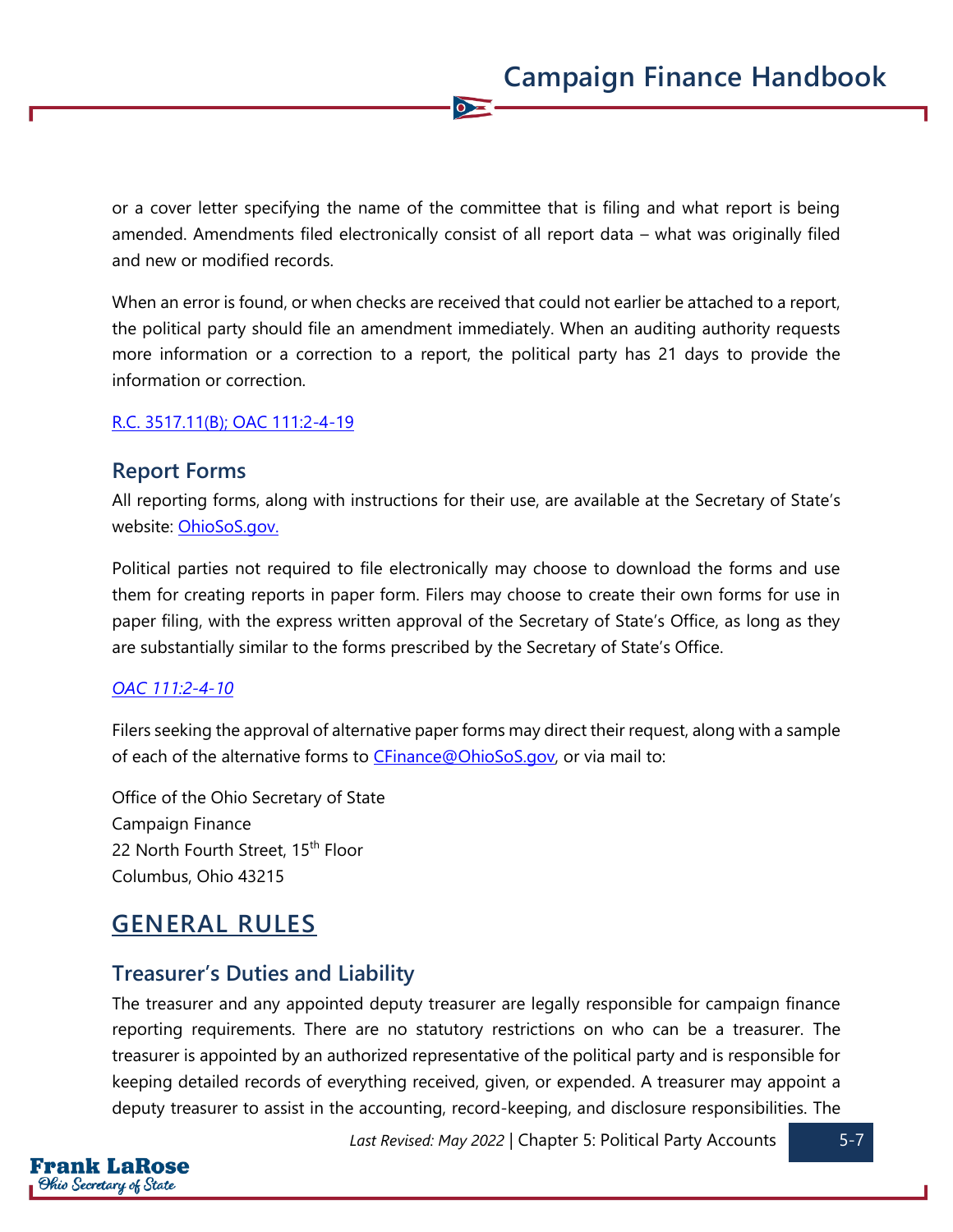treasurer, and deputy treasurer if appointed, both sign the DOT to acknowledge their appointment.

 $\bullet$ 

Each report must contain a statement that the report is complete and accurate, subject to the penalty for election falsification. Whoever commits election falsification is guilty of a felony of the fifth degree. The cover page of every report filed must be signed by the treasurer or a deputy treasurer. The treasurer must retain accurate records of all activity for six years.

#### *[R.C. 3517.081,](https://codes.ohio.gov/ohio-revised-code/section-3517.081) [3517.10,](https://codes.ohio.gov/ohio-revised-code/section-3517.10) [3517.13,](https://codes.ohio.gov/ohio-revised-code/section-3517.13) [3517.992\(A\),](https://codes.ohio.gov/ohio-revised-code/section-3517.992) [3599.36;](https://codes.ohio.gov/ohio-revised-code/section-3599.36) [OAC 111:2-4-11,](https://codes.ohio.gov/ohio-administrative-code/rule-111:2-4-11) [111:2-4-13](https://codes.ohio.gov/ohio-administrative-code/rule-111:2-4-13)*

#### **Keeping Reports in Balance**

Errors and mistakes in the report can easily affect the balance on hand (Line 6) on a report's cover page, causing it to be incorrect. A treasurer should take two easy steps to avoid or detect potential problems in the report.

- When a report is completed, the balance on hand (Line 6) on the cover page should equal the balance listed on the political party's bank account statement. If the treasurer has reported all the necessary contributions and expenditures (including service charges, interest, and voided checks), then these balance figures should be the same.
- The treasurer should ensure the statements received from the bank are balanced against the political party's reports in a regular and timely fashion.

These two steps will go a long way to help a treasurer ensure that no contribution or expenditure information is incorrect or has been omitted.

## **Anonymous Contributions**

Contributors may not remain anonymous by request. If a donor does not want to be identified, the contribution is not truly anonymous, and the political party should not accept the contribution. That said, if an anonymous contribution is received, the political party must make best efforts to identify the donor. If that effort fails, the contribution should have an explanation of the circumstances that caused it to be anonymous and a description of the efforts made to determine the donor's identity. This information should appear in the address portion of [Form 31-A,](https://www.ohiosos.gov/globalassets/candidates/forms/31a.pdf)  [Statement of Contributions Received,](https://www.ohiosos.gov/globalassets/candidates/forms/31a.pdf) or attached to the report as supplemental documentation.

#### *[R.C. 3517.10\(C\)\(2\)](https://codes.ohio.gov/ohio-revised-code/section-3517.10)*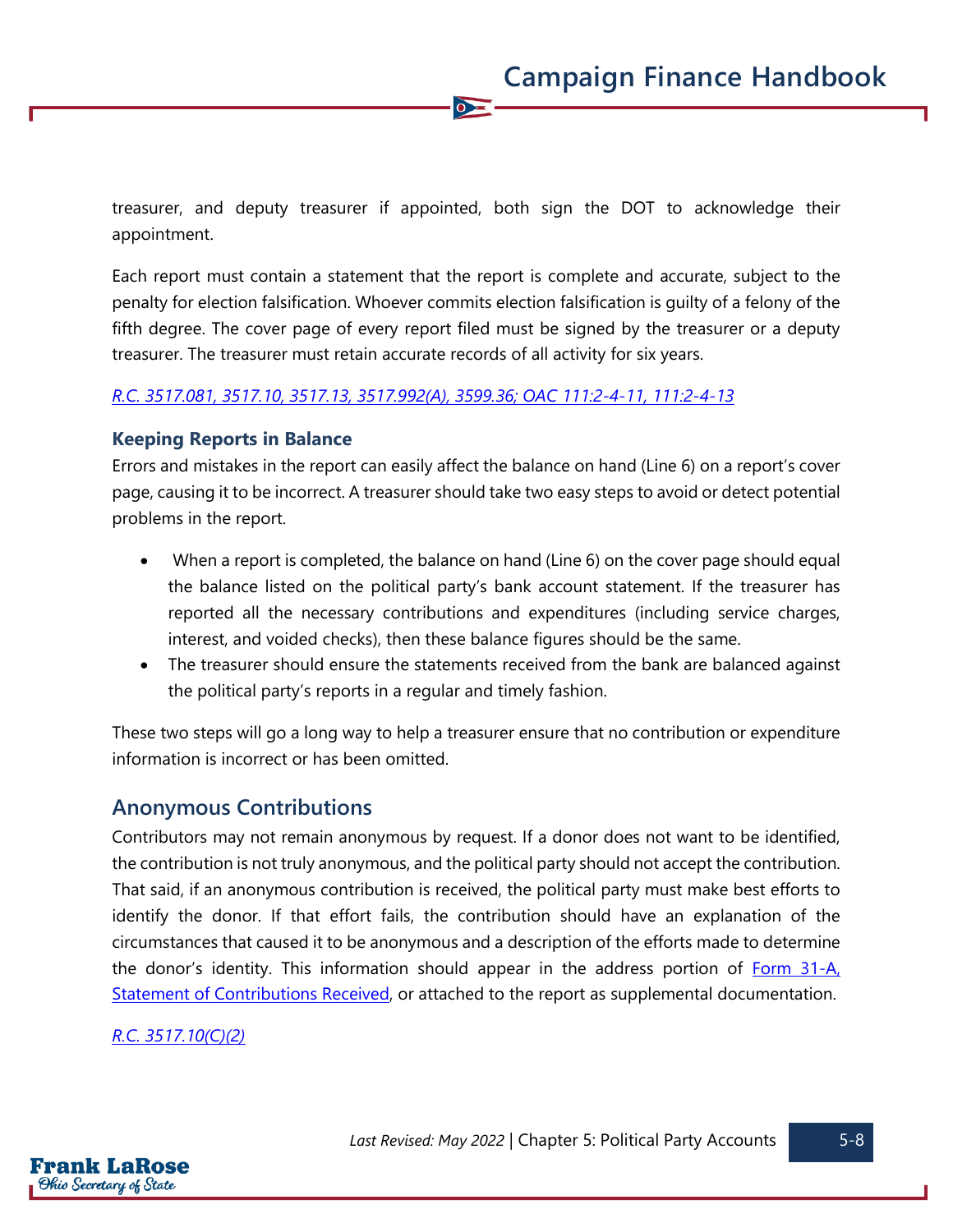## **Contribution Limits**

The amounts that some of the political party funds may contribute or accept are shown on the [contribution limit chart.](https://www.ohiosos.gov/globalassets/candidates/limitchart2021.pdf) The limits to statewide or legislative candidates are based on contributions made to designated state campaign committees. These are, in the case of the contributions to or from a state political party State Candidate Fund, a campaign committee of a statewide or General Assembly candidate.

 $\bullet$ 

For contributions to or from a county political party State Candidate Fund, a designated state campaign committee is the campaign committee of a statewide candidate, or General Assembly candidate whose candidacy is to be submitted to some or all of the electors in that county.

#### *[R.C. 3517.102\(A\)\(9\)](https://codes.ohio.gov/ohio-revised-code/section-3517.102)*

A county political party, or its State Candidate Fund when required, is only permitted to make a contribution to a campaign committee of a candidate for the General Assembly when the candidate's legislative district lies, in whole or in part, within the party's county. A county with a population of less than 150,000 that has no State Candidate Fund may contribute to any statewide candidate or any candidate for the General Assembly whose district lies, in whole or in part, within the party's county in the amount limited by  $R.C. 3517.102(A)(9)$ , per election period. See the Secretary of State's [contribution limit chart](https://www.ohiosos.gov/campaign-finance/contribution-limits/) for the updated limitation.

#### *[R.C. 3517.102\(A\)\(9\),](https://codes.ohio.gov/ohio-revised-code/section-3517.102) (B)(6)*

## **Cash Contribution Limits**

A contributor may not give more than \$100 per election in cash. Cash means coined or paper money designated as legal tender and circulated from hand to hand. If a contribution exceeds this amount, the recipient must issue a refund of the amount over the \$100 limit. The full amount of the contribution received and deposited must be disclosed on the appropriate campaign finance report forms as well as the offsetting refund expenditure issued.

#### *[R.C. 3517.13\(F\);](https://codes.ohio.gov/ohio-revised-code/section-3517.13) [OAC 111:2-4-05](https://codes.ohio.gov/ohio-administrative-code/rule-111:2-4-05)*

## **Affiliated PAC/PCE Contributions Limits**

The amount, as updated, a political party may receive from a PAC or PCE is shown on the [contribution limit chart.](https://www.ohiosos.gov/campaign-finance/contribution-limits/) Contributions made from two or more affiliated PACs and contributions made from two or more affiliated PCEs, are considered to have been made from a single PAC or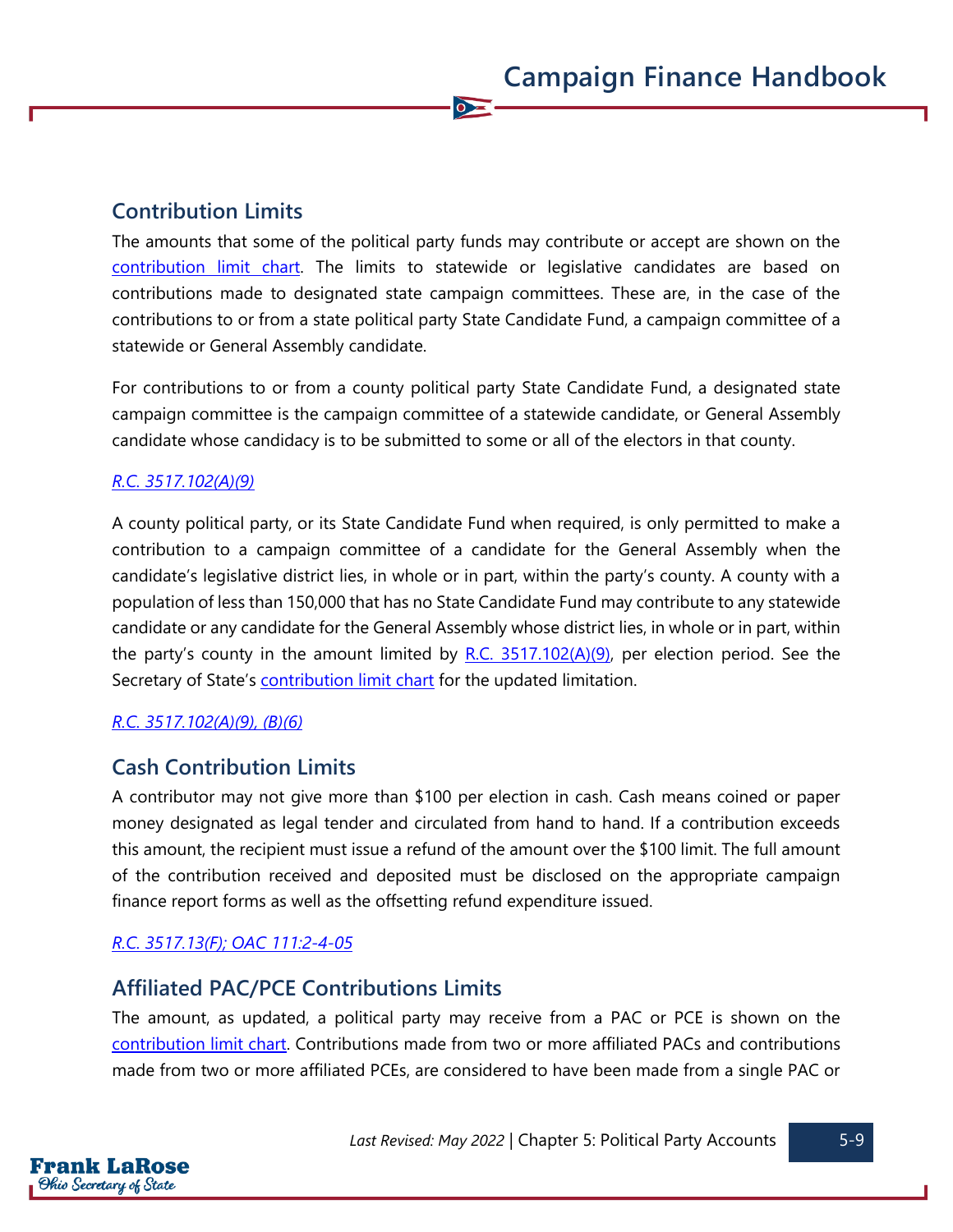from a single PCE. See [Chapter 7, Political Action Committees,](https://www.ohiosos.gov/globalassets/candidates/cfguide/chapters/chapter7.pdf) and Chapter 8, Political Contributing [Entities,](https://www.ohiosos.gov/globalassets/candidates/cfguide/chapters/chapter8.pdf) for more information.

 $\bullet$ 

## **Deposit of Contributions and Other Income**

The political party must deposit all contributions and other monetary income in the party's account within 30 days of receipt or return the contribution to the donor. A contribution that is clearly illegal must be returned and not deposited. A contribution that appears on its face to be legal (e.g., not from a foreign national, corporation, or in excess of the contribution limits) may be deposited and used by the political party.

Contributions that appear questionable may be deposited, but not spent. The treasurer must make a good-faith effort to determine the legality of the contribution. If, within 30 days of receipt, it cannot be determined that the contribution is legal, it must be returned.

If a contribution is kept that is later found to be illegal, then the political party fund must refund it within 10 days of the discovery.

#### *[OAC 111:2-4-11](https://codes.ohio.gov/ohio-administrative-code/rule-111:2-4-11)*

## **Contributions from Minor Children**

Political parties are prohibited from accepting a contribution from an individual under the age of seven.

#### *[R.C. 3517.102\(C\)\(4\)](https://codes.ohio.gov/ohio-revised-code/section-3517.102)*

## **Partnerships/Unincorporated Associations**

Contributions received from partnerships or unincorporated associations must reflect both the name of the entity and the individual contributing. Unincorporated professional associations and limited liability companies are considered unincorporated associations or, if applicable, partnerships. These entities may contribute, but must include, at the time of the distribution, detailed information on the allocation of the contribution amount among the owners or partners of the unincorporated association or partnership. A party may not accept, deposit, or use a contribution from a partnership or other unincorporated business unless the party has the allocation information necessary to itemize the contribution by the partner, owner, or member.

*[R.C. 3517.10\(I\);](https://codes.ohio.gov/ohio-revised-code/section-3517.10) [OAC 111:2-4-20;](https://codes.ohio.gov/ohio-administrative-code/rule-111:2-4-20) [OEC Adv. 96ELC-03](https://elc.ohio.gov/wps/portal/gov/elc/opinions-decisions/advisory-opinions/by-year/96-03)*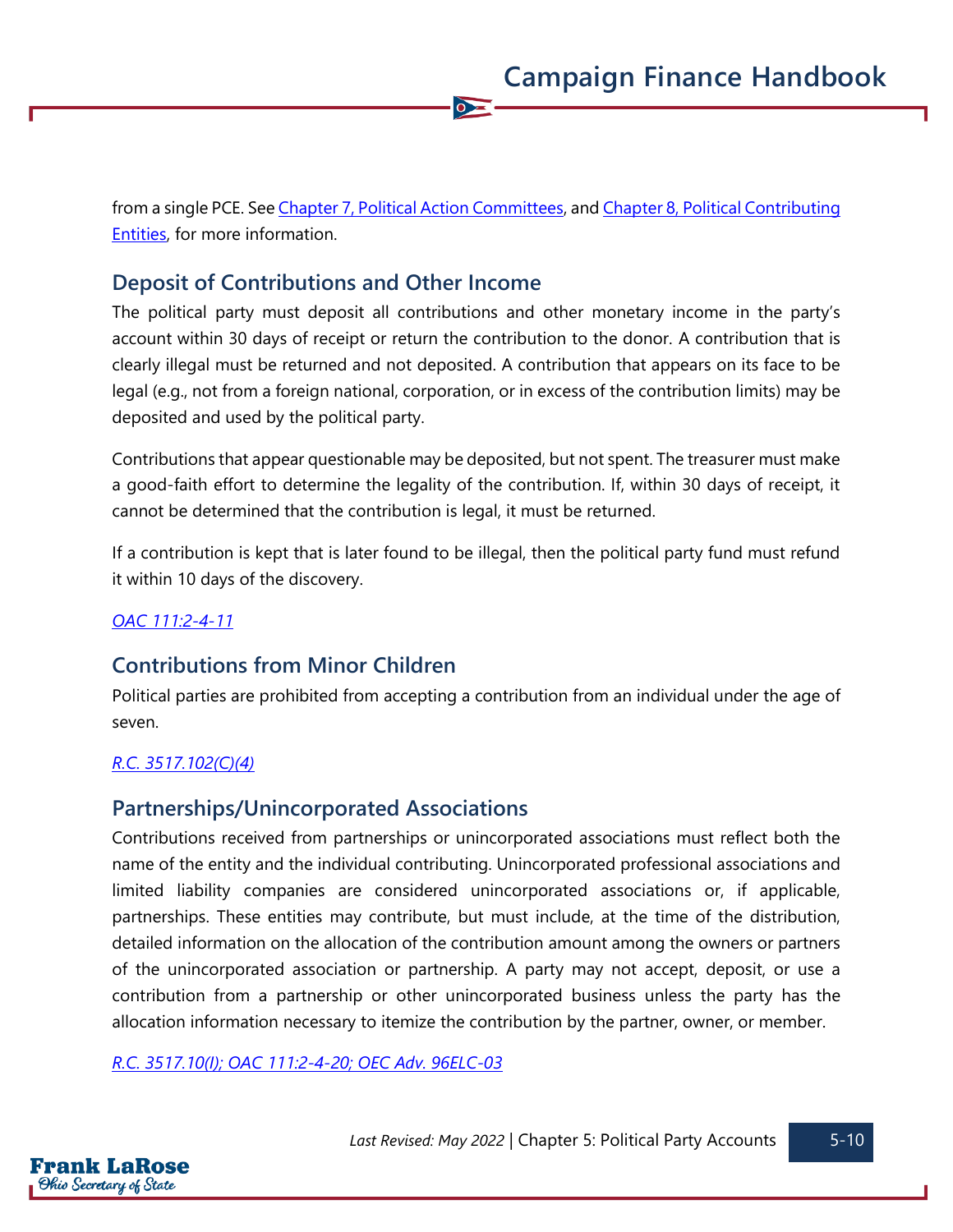## **Contributions from Joint Checking Accounts**

Contributions received from a joint checking account shall be considered a contribution from the person signing the check, absent evidence to the contrary. If the contribution is to be apportioned to each account holder, the contributions must be reported separately as two individual contributions.

 $\bullet$ 

#### *[OAC 111:2-4-14](https://codes.ohio.gov/ohio-administrative-code/rule-111:2-4-14)*

## **Contributions Received Through Online Payment Processors**

Online payment processing applications must provide for complete reporting of all contribution disclosure requirements, including:

- Full name of contributor;
- Complete street address of contributor;
- Date of contribution;
- Full amount of contribution as authorized by contributor; and
- Contributor employer (or, if self-employed, occupation, and business name), if applicable.

The political party must disclose the full amount of the payment as a contribution. Any fee associated with the processing of the contribution must be disclosed as an offsetting expenditure. The fees assessed on multiple contributions made through an online payment processor during any reporting period may be aggregated for disclosing as a single expenditure transaction. A political party that aggregates payment processing fees must attach a copy of the statement verifying the individual expenditures to the respective campaign finance statements.

## **Fund-Raiser Exemption**

Individual contributions totaling \$25 or less per person received at a specific fund-raising activity need not be itemized (listed by person) within a report. These contributions should be reported as a single line item with an aggregate amount on **Form 31-E**, Statement of Contributions [Received at a Social or](https://www.ohiosos.gov/globalassets/candidates/forms/31e.pdf) Fund-Raising Event. Also, in-kind contributions totaling \$325 or less from one contributor at a single fund-raising activity need not be itemized. These contributions should be reported as a single line item with an aggregate amount on **Form 31-J-1**, Statement of In-Kind [Contributions Received.](https://www.ohiosos.gov/globalassets/candidates/forms/31j1.pdf) In all events, the treasurer must keep itemized records of all contributions, in case such records are requested by the auditing authority.

#### *[R.C. 3517.10\(B\)\(4\)\(e\)](https://codes.ohio.gov/ohio-revised-code/section-3517.10)*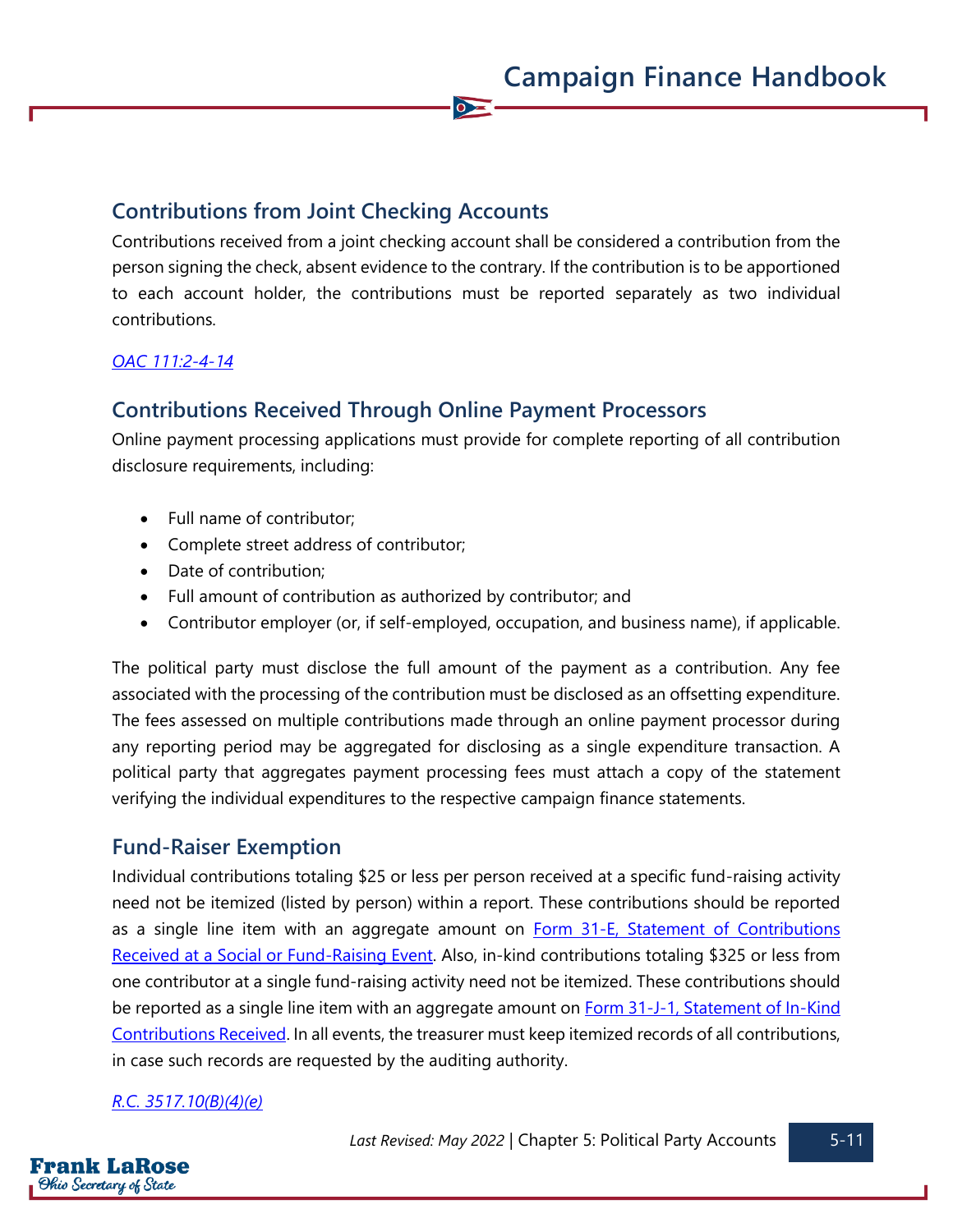## **Contributor Address Exemption**

Political parties need not include the addresses of contributors within their reports.

#### *[R.C. 3517.10\(B\)\(4\)\(b\)](https://codes.ohio.gov/ohio-revised-code/section-3517.10)*

## **Employer/Occupation Disclosure**

When a state or county political party is required to file its campaign finance report by electronic means, the party is required to provide the employer information for all contributions greater than \$100 received from individuals. If the individual is self-employed, then the occupation and name of the individual's business must be disclosed.

 $\overline{\bullet}$ 

### *[R.C. 3517.10\(B\)\(4\)\(b\)\(ii\), 3517.10\(E\)\(2\)](https://codes.ohio.gov/ohio-revised-code/section-3517.10)*

## **Public Employee Solicitations / Contributions**

Public employees are prohibited from being solicited for political contributions while performing their official duties or while they are in those areas of a public building where official business is conducted. Public employees are prohibited from soliciting contributions while performing official duties or in areas of a public building where official business is conducted. For these prohibitions, the term "public employee" does not include any person holding an elective office.

#### *[R.C. 3517.092](https://codes.ohio.gov/ohio-revised-code/section-3517.092)*

## **In-Kind Contributions Received**

An in-kind contribution is a non-monetary contribution of goods or services that is made with the consent of, in coordination or cooperation with, or at the request or suggestion of, the benefited candidate, agent of the candidate, committee, or party. Examples include receiving postage or signs, receiving rent-free office space, having personnel compensated by a third party, or having a third party buy media advertising on behalf of a committee. An in-kind contribution is considered a contribution and should be reported on Form 31-J-1, In-Kind Contributions [Received.](https://www.ohiosos.gov/globalassets/candidates/forms/31j1.pdf)

#### *[R.C. 3517.01\(C\)\(16\)](https://codes.ohio.gov/ohio-revised-code/section-3517.01)*

The exception to the general definition of an in-kind contribution is when a political party makes one or more expenditures to finance communications advocating the election or defeat of a candidate for judicial office. This type of expense made by a political party, whether or not it is made in coordination with a candidate or campaign committee, will be considered an

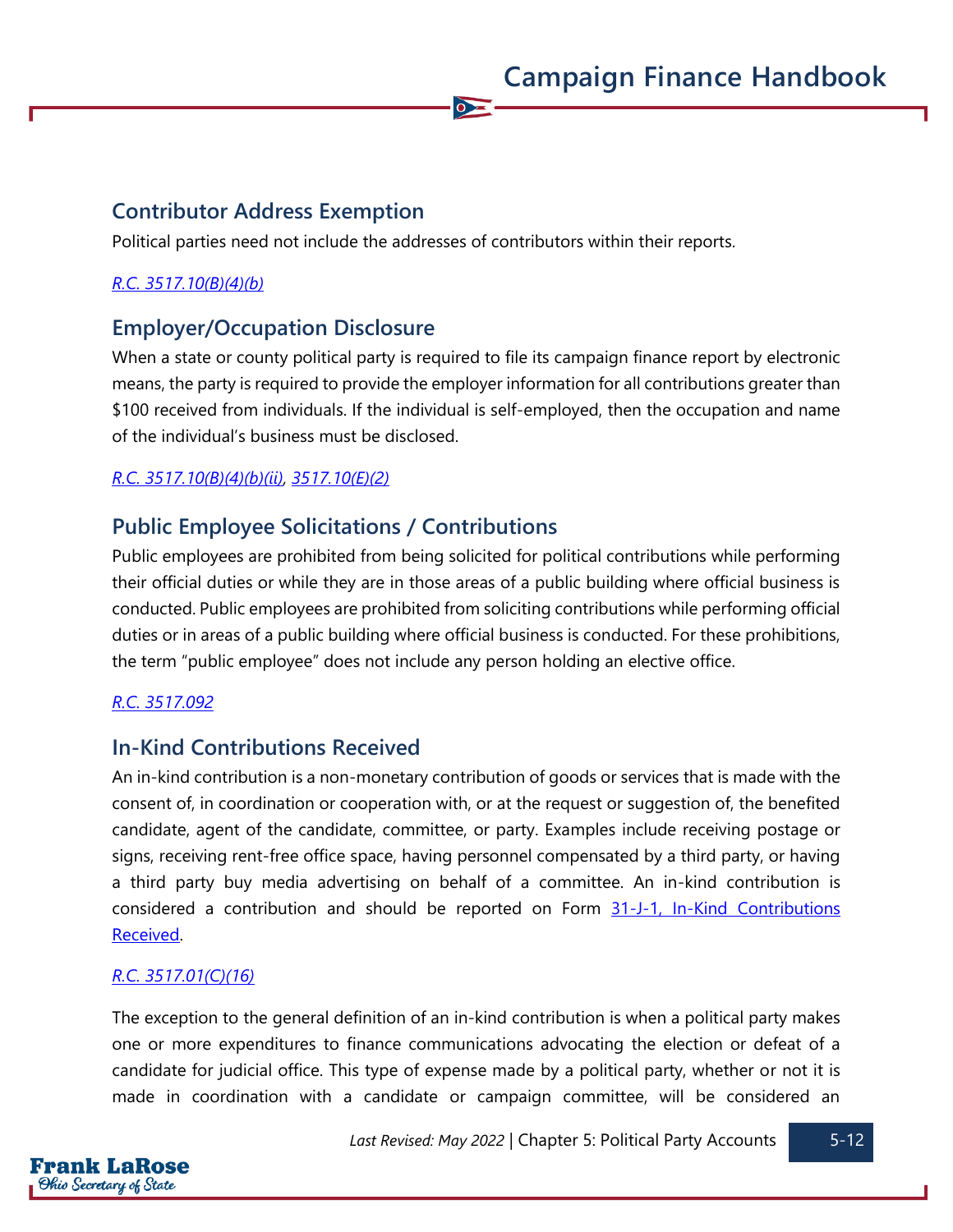independent expenditure and reported as such by the political party on Form 31-U, Independent [Expenditures Made by a Campaign Committee, PAC, Political Party, or Legislative Campaign Fund.](https://www.ohiosos.gov/globalassets/candidates/forms/31u.pdf) As an independent expenditure, the affected judicial candidate campaign committee does not have a duty to disclose the expenditures made by the political party.

 $\overline{\bullet}$ 

#### [R.C. 3517.105\(D\)](https://codes.ohio.gov/ohio-revised-code/section-3517.105)

#### **Loans**

A political party may receive contributions in the form of a loan where the contributor expects to be repaid. While there is no requirement to obtain or disclose any formal loan agreement between the political party and the contributor, it is advisable to consider having an agreement with all terms expressly detailed. Once a loan is received, the balance – along with any payments made – must be disclosed on [Form 31-C, Statement of](https://www.ohiosos.gov/globalassets/candidates/forms/31c.pdf) Loans Received, in each report filed until the loan is repaid or forgiven by the contributor.

## **Debts**

When a political party has received a good or service that is 60 days or more payable at the time of a reporting deadline, it must disclose the transaction on [Form 31-N, Statement of Outstanding](https://www.ohiosos.gov/globalassets/candidates/forms/31n.pdf)  [Debts,](https://www.ohiosos.gov/globalassets/candidates/forms/31n.pdf) within that report. The debt, and any activity relating to it, must be in each report until the debt is repaid or forgiven by the contributor. If the debt is forgiven, the amount forgiven is considered an in-kind contribution.

## **Raffles**

The use of raffles or other games of chance to raise money for a political party, while not specifically prohibited in the campaign finance statutes, is discouraged for many reasons. First, the collecting and reporting of all the required contributor information for every raffle ticket or chance sold can be very difficult. A committee treasurer must keep a strict account of all contributions received – regardless the amount of the contribution. Second, the raffle or other games or schemes of chance in which persons pay to play may be a lottery prohibited by **Article** [XV, Section 6 of the Ohio Constitution](https://www.legislature.ohio.gov/laws/ohio-constitution/section?const=15.06) or may constitute gambling in violation of [R.C. 2915.](https://codes.ohio.gov/ohio-revised-code/chapter-2915) In addition, political fundraising events involving a raffle or other scheme or game of chance held on the premise of a liquor permit holder may involve a violation of [OAC 4301:1-1-53](https://codes.ohio.gov/ohio-administrative-code/rule-4301:1-1-53) of the Ohio Department of Commerce, Division of Liquor Control.

Many fundraising events award door prizes to some persons who attend. Giving door prizes of minimal value, such as flower arrangements, is unlikely to constitute a violation because the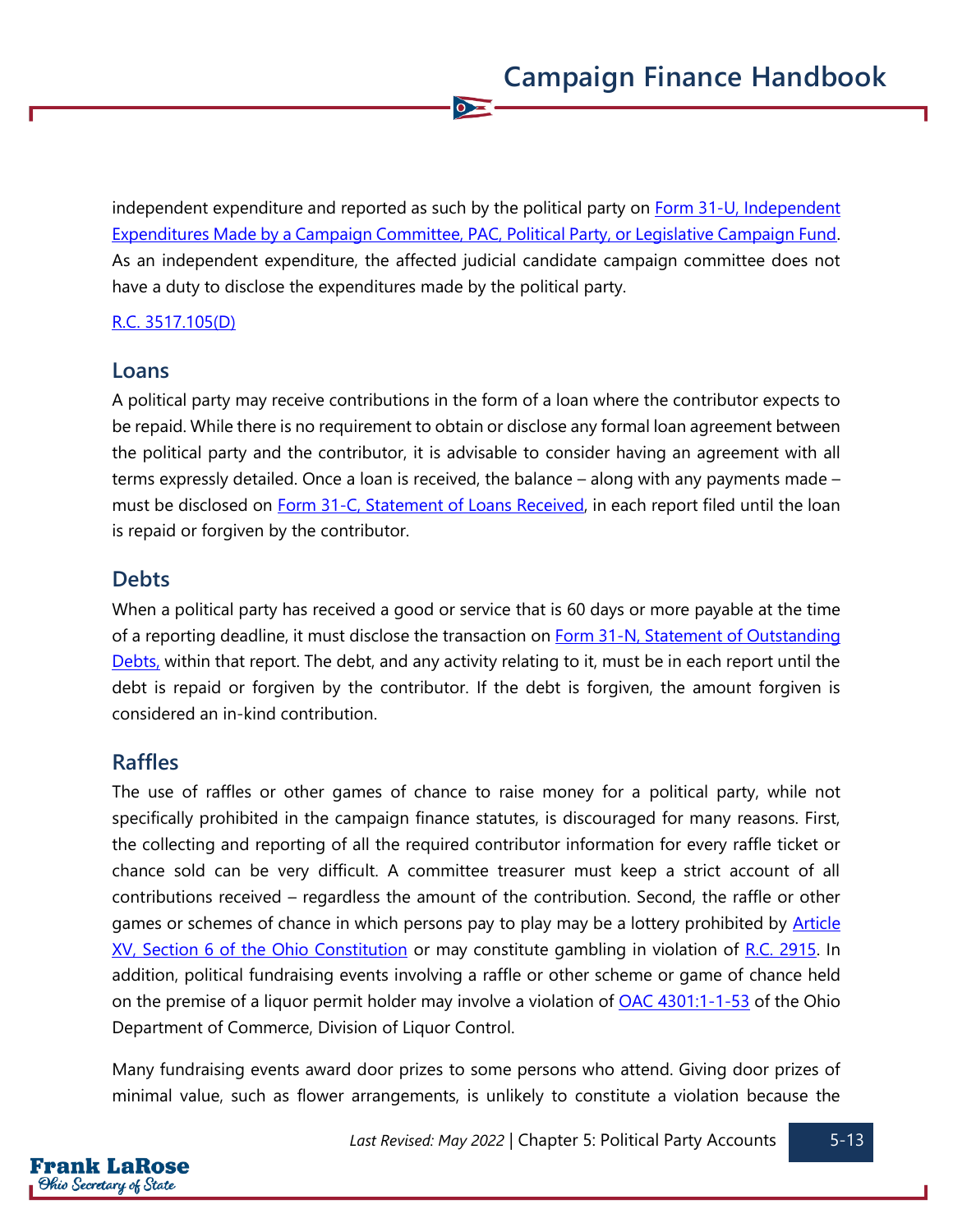persons participating would have contributed regardless of the possibility of receiving a prize. But if the value of the door prize is significant enough to encourage contributors to purchase an entrance ticket in order to win the prize, then a violation may have occurred. Questions or information on raffles and other schemes or games of chance should be referred to the county prosecutor in the county where the activity will occur.

 $\bullet$ 

*SOS Advisory No. 94-04*

## **Independent Expenditures**

Any expenditure by a political party seeking to influence the results of an election for a candidate for judicial office should be reported by the political party as an independent expenditure on [Form](https://www.ohiosos.gov/globalassets/candidates/forms/31u.pdf)  [31-U, Independent Expenditures Made by a Campaign Committee, PAC, Political Party, or](https://www.ohiosos.gov/globalassets/candidates/forms/31u.pdf) [Legislative Campaign Fund,](https://www.ohiosos.gov/globalassets/candidates/forms/31u.pdf) and not as an in-kind contribution made.

#### *[R.C. 3517.105\(D\)](https://codes.ohio.gov/ohio-revised-code/section-3517.105)*

## **In-Kind Contributions Made**

An in-kind contribution made occurs when a political party gives items or services to another committee or pays the bill for items or services for another committee's benefit. An in-kind contribution made is considered a campaign disbursement and should be reported as such on [Form 31-J-2, In-Kind Contributions Made.](https://www.ohiosos.gov/globalassets/candidates/forms/31j2.pdf) If the in-kind contribution made involved the outlay of money, then a corresponding expenditure entry should appear on Form 31-B, Statement of [Expenditures,](https://www.ohiosos.gov/globalassets/candidates/forms/31b.pdf) or if related to an event [Form 31-F, Statement of Expenditures for Social or Fund](https://www.ohiosos.gov/globalassets/candidates/forms/31f.pdf)[raising Event.](https://www.ohiosos.gov/globalassets/candidates/forms/31f.pdf)

#### *[R.C. 3517.01\(C\)\(16\)](https://codes.ohio.gov/ohio-revised-code/section-3517.01)*

## **Expenditure Verification**

Every expenditure in excess of \$25 must have a corresponding canceled check or receipt photocopy attached to the report. A proper receipt is one that has been marked "PAID" by the vendor. In addition, the Secretary of State or the county board of elections may request a mileage log for mileage reimbursements, so that the expenditure and its appropriateness may be verified.

If canceled checks are not returned or provided by the banking institution of the political party, a copy or printout of the political party's bank statements will suffice for the receipt requirement so long as the name of the vendor, date of transaction, and amount of the expenditure are all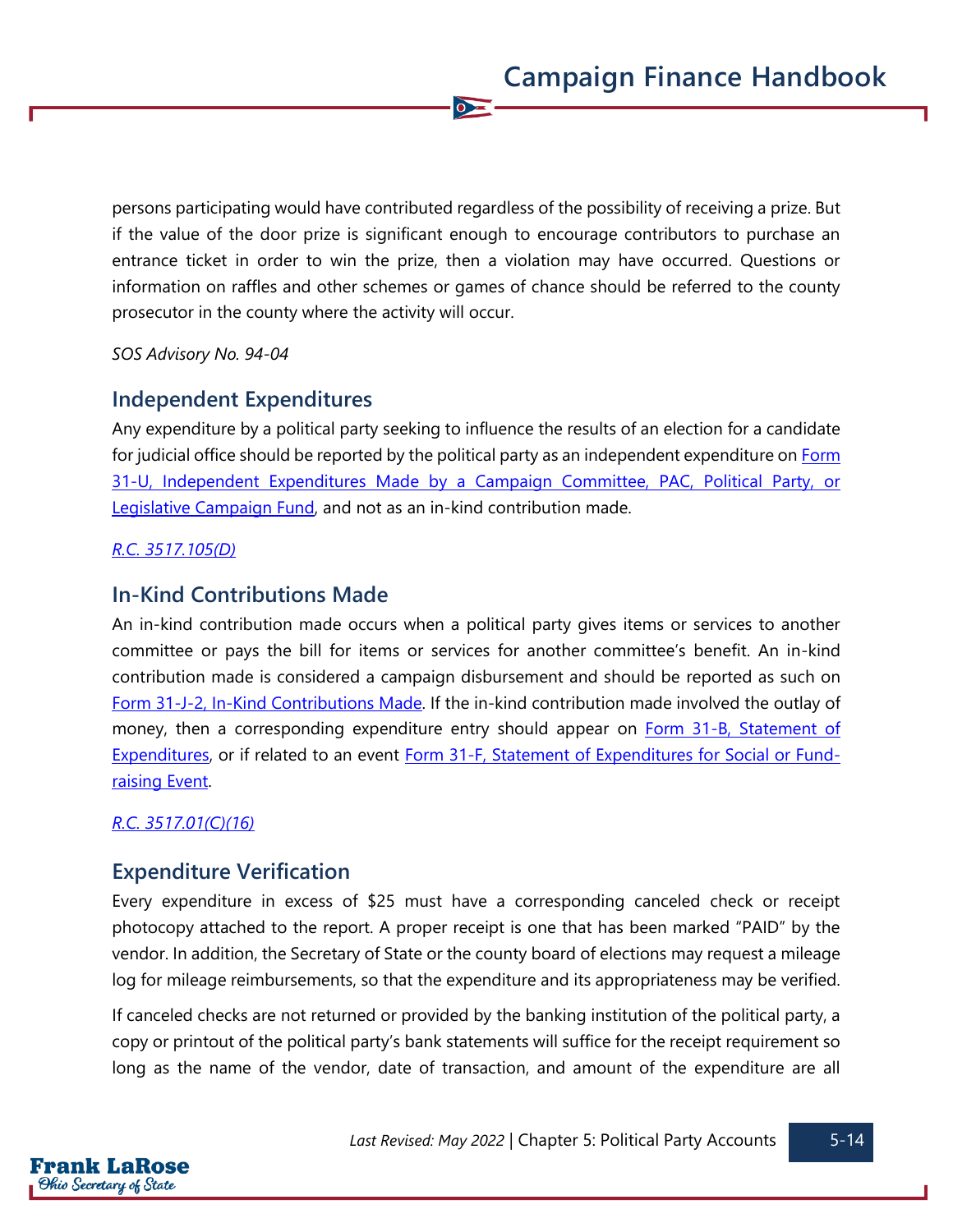provided. Additionally, printouts of canceled check images as provided by the political party's banking institution satisfy the expenditure verification requirement.

 $\bullet$ 

*[R.C. 3517.10\(D\);](https://codes.ohio.gov/ohio-revised-code/section-3517.10) [OAC 111:2-4-13;](https://codes.ohio.gov/ohio-administrative-code/rule-111:2-4-13) [OEC Advs. 87ELC-03,](https://elc.ohio.gov/wps/portal/gov/elc/opinions-decisions/advisory-opinions/by-year/87-3) [87ELC-12](https://elc.ohio.gov/wps/portal/gov/elc/opinions-decisions/advisory-opinions/by-year/87-12)*

## **Credit Cards**

A political party may obtain a credit card to purchase goods and services on behalf of the committee. If the political party pays the credit card company directly, each credit card purchase should be listed separately as an expenditure on **Form 31-B**, Statement of Expenditures, or on [Form 31-F, Statement of Expenditures for a Social or Fund-Raising Event,](https://www.ohiosos.gov/globalassets/candidates/forms/31f.pdf) with the vendor name, address, date, and amount of purchase. The credit card statement should be attached to the report along with a copy of the canceled check to the credit card company.

#### *[OAC 111:2-4-13](https://codes.ohio.gov/ohio-administrative-code/rule-111:2-4-13)*

If an individual uses a personal or non-political party credit card and then seeks reimbursement from the political party for the purchases, then the reimbursement expenditure must be reported on the expenditure form.

The treasurer must obtain receipts for all reimbursements issued to verify the legitimacy of each expense. The documentation for an expenditure must be provided with the respective campaign finance report.

#### [R.C. 3517.13\(O\),](https://codes.ohio.gov/ohio-revised-code/section-3517.13) [3517.10\(D\)](https://codes.ohio.gov/ohio-revised-code/section-3517.10)

## **Charitable Contributions**

Charitable contributions are those made to a charity designated as exempt from federal income taxation under subsection 501(a) and described in subsections 501(c)(3), 501(c)(4), 501(c)(8), 501(c)(10), or 501(c)(19) of the Internal Revenue Code, or to any charity approved by advisory opinion of the Ohio Elections Commission.

#### *[R.C. 3517.08\(G\)](https://codes.ohio.gov/ohio-revised-code/section-3517.08)*

## **Closing an Account**

A political party must have a zero-dollar balance and no outstanding loans or debts before it can terminate. When these criteria have been met, a political party must file a final report. This report must list all activity, if any, that has occurred since the previous report.